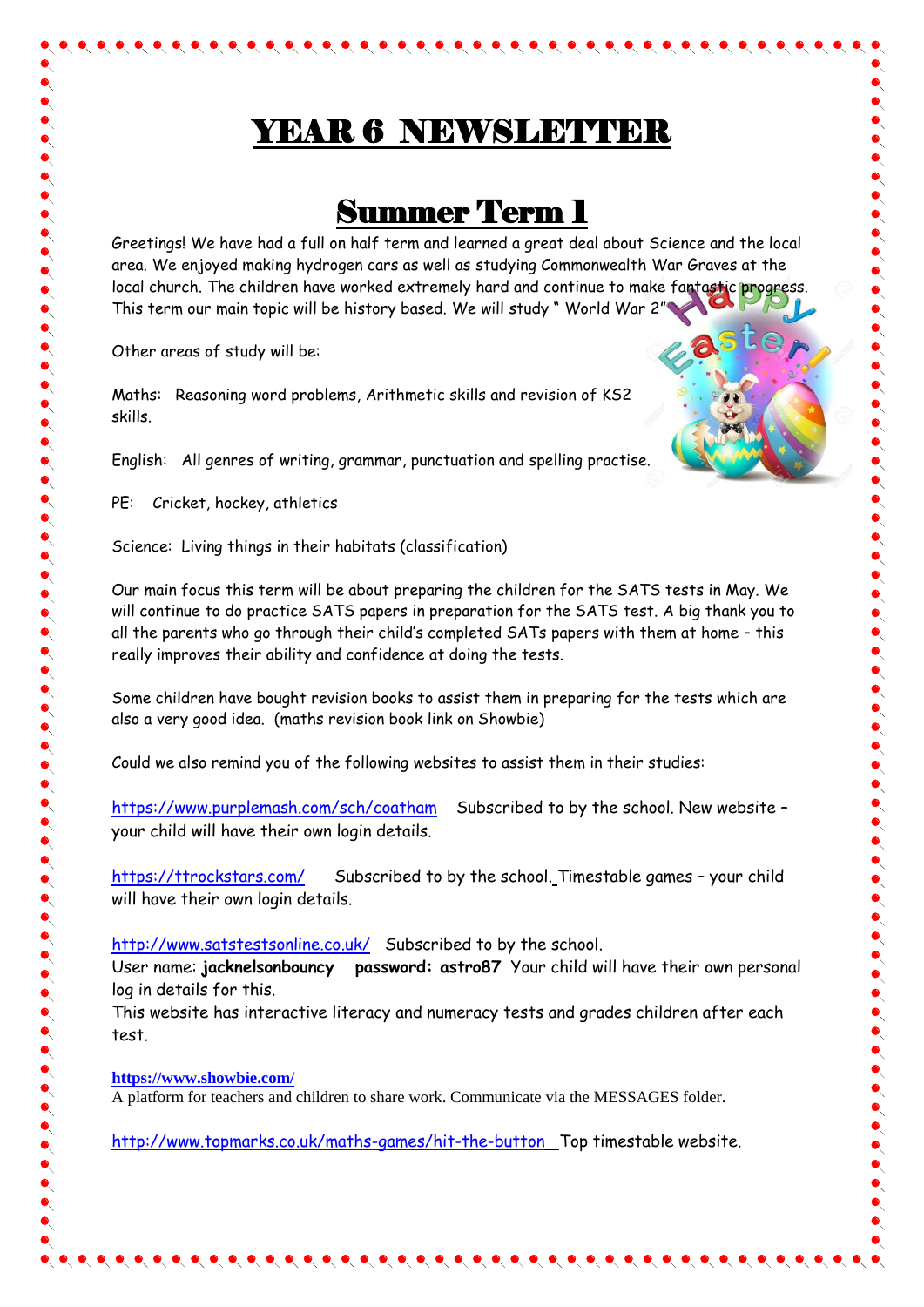<https://www.sats-papers.co.uk/> Old SATS tests to download – will need to give an email address.

<http://www.bbc.co.uk/bitesize/> Top revision website.

<http://primaryhomeworkhelp.co.uk/> Lots of interactive educational sites and games.

<https://www.seterra.com/> Boost your Geography knowledge with these excellent interactive games and quizzes.

<https://online.espresso.co.uk/espresso/login/Authn/UserPassword> user name: student358 password: coatham Great website for revision, learning and keeping up to date.

Please could you ensure that your child continues to read at home. Homework will normally be sent out on a Friday and will include both numeracy and literacy.

Please could you also ensure that your child learns their weekly spellings and that they continue to practise their times tables.

We thank you in anticipation of your continued support and wish you all a Happy Easter

The Year 6 team

**These are the 2022 SATS tests dates: Key stage 2**

| <b>Date</b>             | <b>Activity</b>                                          |
|-------------------------|----------------------------------------------------------|
| <b>Monday 9 May</b>     | English grammar, punctuation and spelling papers 1 and 2 |
| <b>Tuesday 10 May</b>   | English reading                                          |
| <b>Wednesday 11 May</b> | <b>Mathematics papers 1 and 2</b>                        |
| <b>Thursday 12 May</b>  | <b>Mathematics paper 3</b>                               |